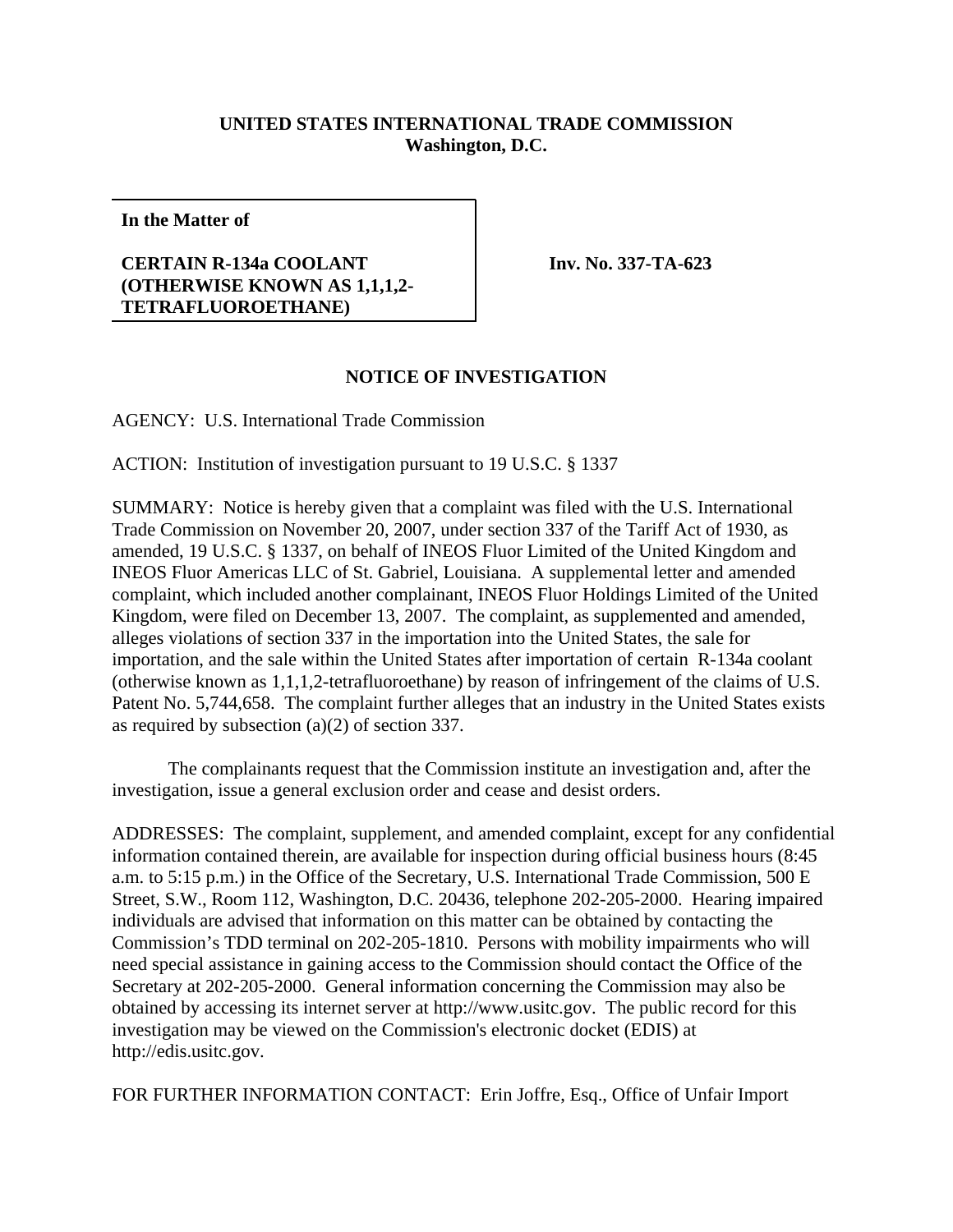Investigations, U.S. International Trade Commission, telephone (202) 205-2550.

AUTHORITY: The authority for institution of this investigation is contained in section 337 of the Tariff Act of 1930, as amended, and in section 210.10 of the Commission's Rules of Practice and Procedure, 19 C.F.R. § 210.10 (2007).

SCOPE OF INVESTIGATION: Having considered the complaint, the U.S. International Trade Commission, on December 19, 2007, ORDERED THAT –

(1) Pursuant to subsection (b) of section 337 of the Tariff Act of 1930, as amended, an investigation be instituted to determine whether there is a violation of subsection  $(a)(1)(B)$  of section 337 in the importation into the United States, the sale for importation, or the sale within the United States after importation of certain R-134a coolant (otherwise known as 1,1,1,2 tetrafluoroethane) by reason of infringement of claims 1 and 2 of U.S. Patent No. 5,744,658, and whether an industry in the United States exists as required by subsection (a)(2) of section 337;

(2) For the purpose of the investigation so instituted, the following are hereby named as parties upon which this notice of investigation shall be served:

(a) The complainants are –

INEOS Fluor Holdings Limited The Heath Runcorn, Cheshire, WA74QX United Kingdom

INEOS Fluor Limited The Heath Runcorn, Cheshire, WA74QX United Kingdom

INEOS Fluor Americas LLC 4990 B ICI Road St. Gabriel, LA 70776

(b) The respondents are the following entities alleged to be in violation of section 337, and are the parties upon which the complaint is to be served: